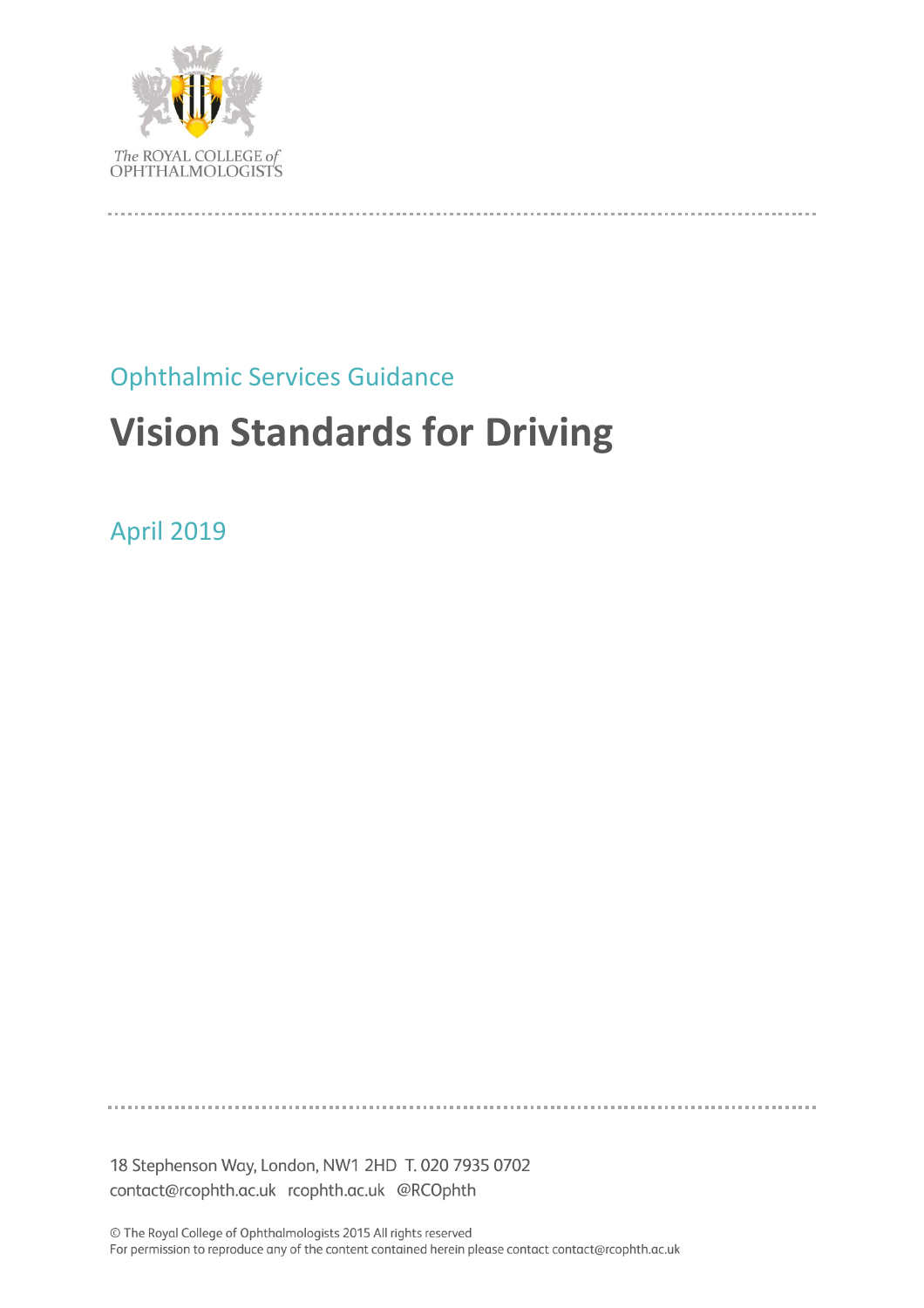# **Contents**

| Section                                                                                        | page |
|------------------------------------------------------------------------------------------------|------|
| Introduction                                                                                   | 3    |
| What is the role of the RCOphth?                                                               | 3    |
| What is the role of the Department for Transport and the DVLA?                                 | 3    |
| Driving and accidents                                                                          | 4    |
| Responsibilities of the driver                                                                 | 5    |
| Keeping accurate records                                                                       | 5    |
| Changes to Driving Standards 2012/13                                                           | 6    |
| Changes related to nystagmus 2019                                                              | 6    |
| Exceptionality rules and visual acuity                                                         | 7    |
| Exceptionality rules and visual fields                                                         | 7    |
| Applications for a provisional driving license in those with a static visual field defect<br>8 |      |
| Certificate of Vision Impairment                                                               | 8    |
| Driving following eye clinic appointments                                                      | 8    |
| Mobility vehicles                                                                              | 9    |
| Occupational vision standards are considered elsewhere.                                        | 9    |
| Conclusion                                                                                     | 9    |
| Authors                                                                                        | 9    |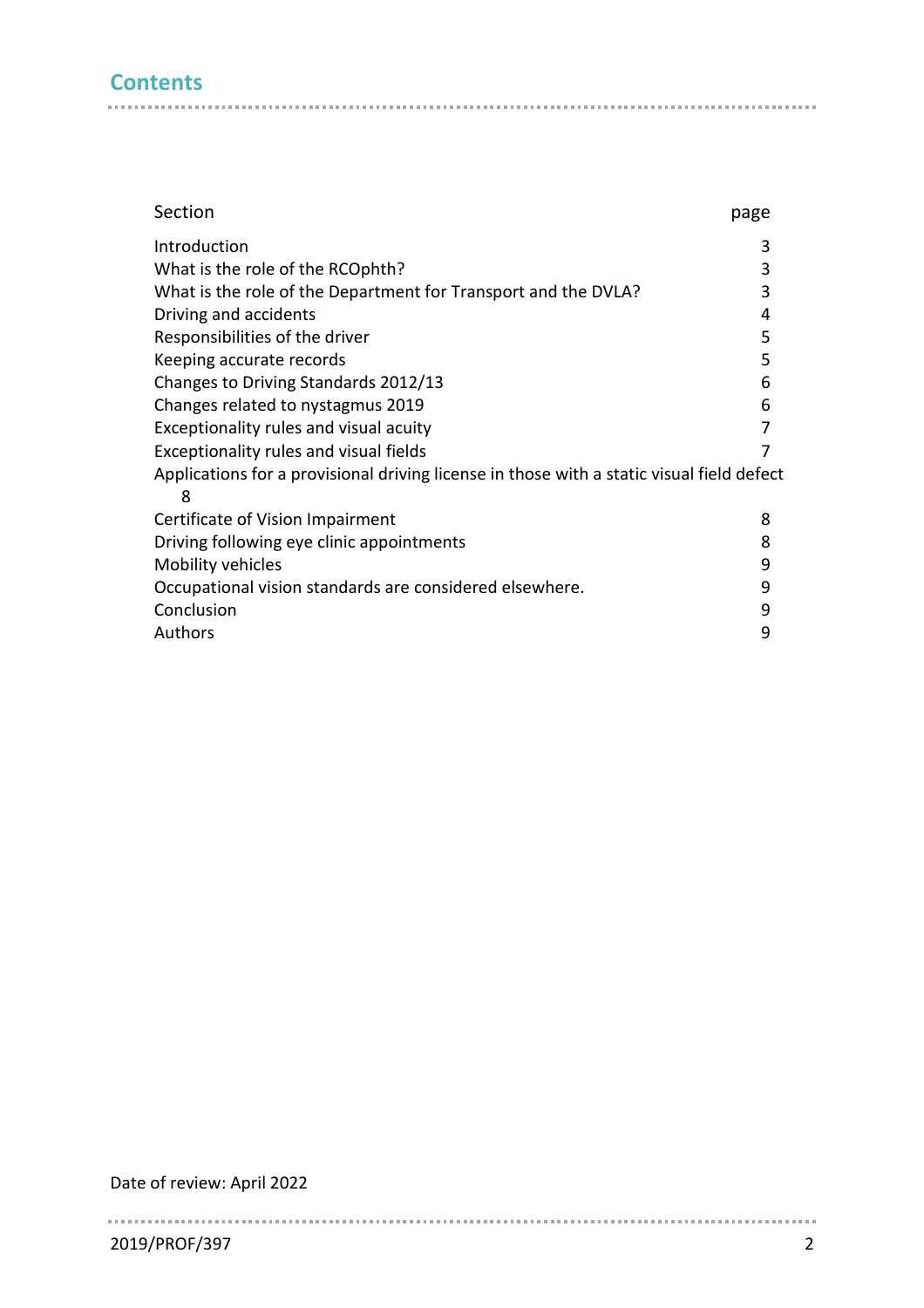## **Introduction**

This document attempts to address some issues about driving which frequently concern ophthalmologists in their day-to-day work. Rather than reiterating information from the Department for Transport (DfT) and the Driving and Vehicle Licensing Agency (DVLA) which is easily available, either through links in this document or by a simple internet search, the aim is to provide a perspective on the regulations, to highlight some recent changes, and to consider the duties of a responsible ophthalmologist, and a responsible driver.

# **What is the role of the RCOphth?**

Historically the Vision Standards committee of The Royal College of Ophthalmologists (RCOphth) gave specific advice to the DVLA regarding driving standards. However, the potential for a conflict of interest between advice given to ophthalmologists and their patients on the one hand, and the DfT/DVLA on the other eventually lead to the separation of these roles.

Now, one or more members of the RCOphth represent Vision Standards as a 'subcommittee' of the Professional Standards committee, and provide general advice to the College, to ophthalmologists and to the public on matters of vision standards. Quite often this involves advice about driving matters, though advice is not limited to this area, and has in the past, for example, included advice on how safely to view an eclipse of the sun.

The College no longer provides official advice to the DVLA or the DfT which is undertaken by the Secretary of State for Transport's Honorary Advisory Panel for Vision and Driving (hereafter referred to as the Vision Panel).

Sometimes the College is asked to formulate an opinion and release a statement on topical matters relating to driving and vision and this may appear to create a conflict of interest for those ophthalmologists advising the College who are also members of the Vision Panel. The final decision on vision standards for driving is the responsibility of the DfT which considers information from a variety of sources including but not exclusively, the vision panel, may or may not accept the advice of this advisory panel. It is therefore not for the ophthalmologists on the Vision Panel to justify the decision of the Secretary of State or DfT.

## **What is the role of the Department for Transport and the DVLA?**

Driving standards policy is set by the DfT, and this policy is applied by the DVLA which is an executive agency of the DfT, based in Swansea.

Vision Panel membership comprises several ophthalmologists, all (though not compulsorily) members of the RCOphth, optometrists, lay members, and representatives of the DVA Northern Ireland, DfT, DVLA and the Civil Aviation Authority. The current membership of the Vision Panel can be found via the following link.

[http://www.dft.gov.uk/dvla/medical/medical\\_advisory\\_information/medicaladvisory\\_meeti](http://www.dft.gov.uk/dvla/medical/medical_advisory_information/medicaladvisory_meetings/Visual%20disorders%20and%20driving.aspx) [ngs/Visual%20disorders%20and%20driving.aspx](http://www.dft.gov.uk/dvla/medical/medical_advisory_information/medicaladvisory_meetings/Visual%20disorders%20and%20driving.aspx)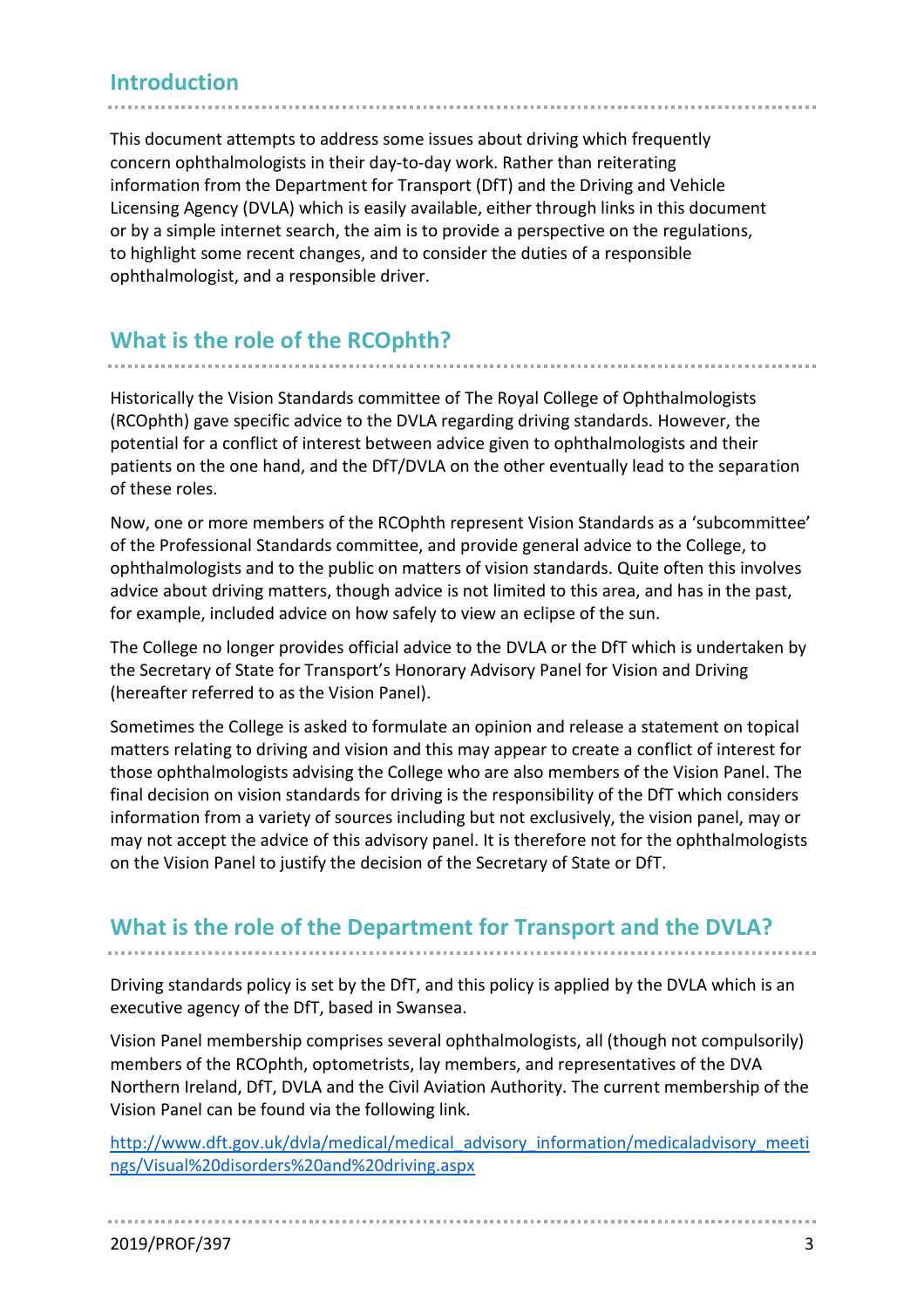The Vision Panel minutes are in the public domain at

#### [http://www.dft.gov.uk/dvla/medical/medical\\_advisory\\_information/medicaladvisory\\_meeti](http://www.dft.gov.uk/dvla/medical/medical_advisory_information/medicaladvisory_meetings/minutes.aspx) [ngs/minutes.aspx](http://www.dft.gov.uk/dvla/medical/medical_advisory_information/medicaladvisory_meetings/minutes.aspx)

There are five other advisory panels on driving covering diabetes, cardiovascular disease, neurology, psychiatry and substance misuse.

Driving standards are in part enshrined by law, as exemplified by the number-plate test and visual acuity requirements, and as such cannot be contested in court, and partly take the form of supplementary guidance such as the current interpretation of the central area of visual fields (as opposed to the horizontal extent) which may be contested in a magistrates court.

So, whilst some part of the standards are statutory, other parts of the guidance are not and are often considered by professionals to be unclear and difficult to interpret and possibly subjective. This merely recognises both the difficulty of balancing a lack of good evidence base and potential risk against the effect that withdrawing a person's driving licence will have. It allows for interpretation in the light of the unique medical circumstance of an individual patient, rather than having static and blanket rules applied in an inflexible manner.

# **Driving and accidents**

It is self-evident that vision is extremely important for driving. However poor vision is not a common cause of accidents, which are more frequently related to age (young and old), experience, alcohol consumption and distraction. The challenge is to define for each medical scenario 'what is the excess risk' and to decide whether that is within acceptable limits. Attributes of vision which may be considered include visual acuity, visual fields, contrast sensitivity, glare, and twilight vision. The evidence for each of these factors affecting road safety is incomplete and hard to research because prospective trials would be inappropriate, and observational studies are limited to drivers who satisfy the current guidance, so the range of visual performance is narrow thus decreasing the power of studies. Data protection legislation prevents correlation of road accident data with medical records so potentially valuable information from day to day accident occurrence is not presently accessible. Driving simulator experiments are limited by induced nausea, and unrealistic driving adaptations.

There is increasing recognition that factors affecting driving may summate and increase the risk of accident. For example, it is quite possible that a minor vision problem, which of itself may not present a significant danger, may pose a greater threat in a driver who has consumed even a small amount of alcohol or who is tired.

It is therefore possible that assessment of medical risks in isolation may underestimate the risk in the real-world driving situation.

On the other hand, it is known that patients frequently adjust for disability. Elderly patients with cataract may volunteer that they do not drive at night even though their acuity may be satisfy the requirement, and may restrict driving to familiar routes. Simply reducing the number of miles driven will reduce accidents despite a high accident per mile risk.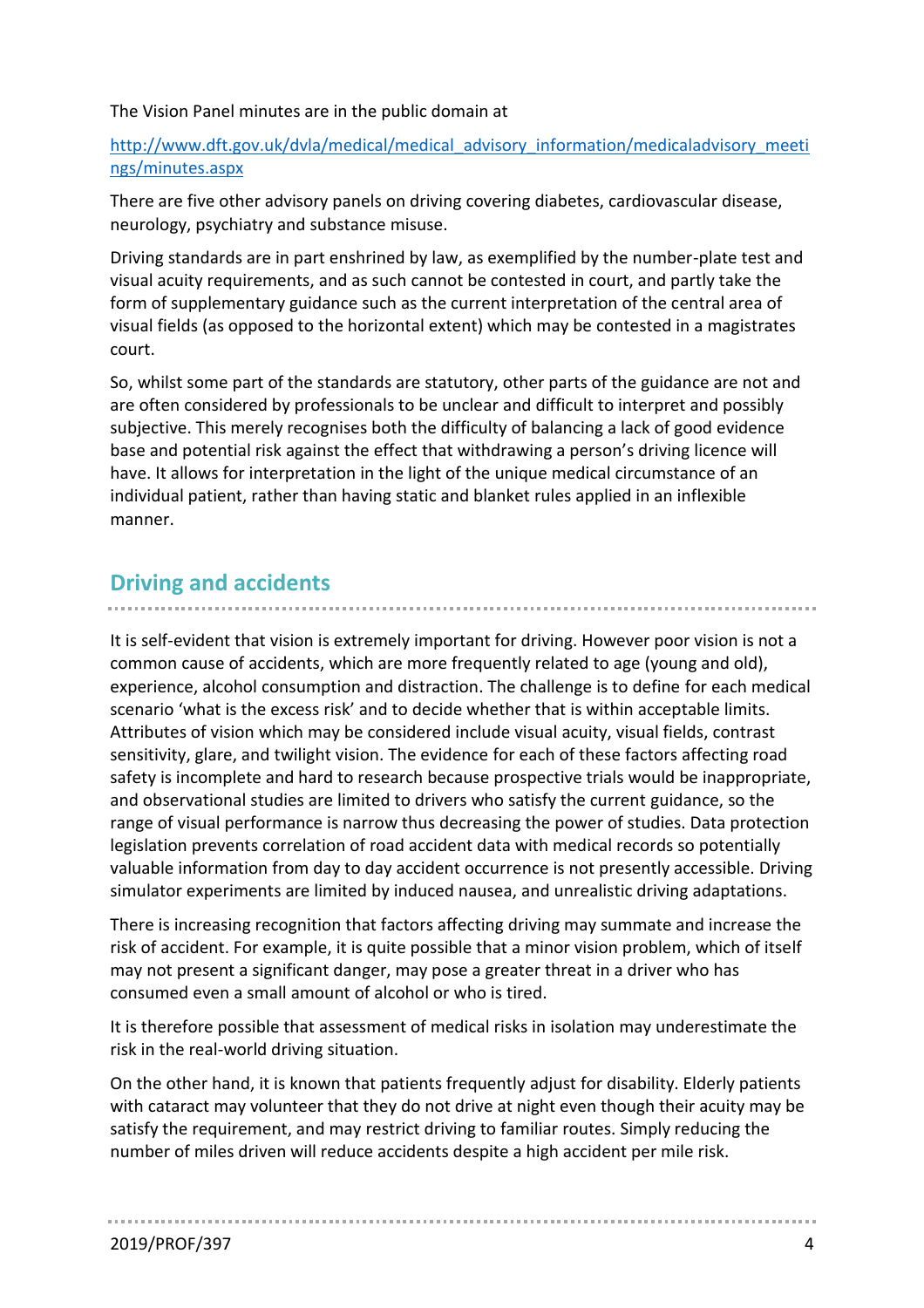# **Responsibilities of the driver**

Drivers should be aware of their own medical health and must report to the DVLA any health, including vision, problems which could affect safe driving. This is made quite clear in the Highway Code, and the onus is on the driver to self-report at once, not merely at licence renewal. The most frequent and uncontroversial advice a medical professional gives to a patient is to remind him or her of this obligation.

Drivers should be aware that if they do not meet the required vision standards for driving, their insurance may not cover them in the event of an accident.

## **Responsibilities of the doctor**

Ophthalmologists should be aware that sight problems often affect safe driving and the issue of driving should be considered in every consultation with a patient. The main onus is for drivers to self-report, but the ophthalmologist must be aware of when driving may be threatened and should be familiar with the relevant chapter in the ['At a glance guide'](http://www.dft.gov.uk/dvla/medical/aag.aspx), so that appropriate information can be given to the patient **at the time of diagnosis and informed of the requirement to report their condition to the DVLA**. It should be noted that changes to the standards and guidance do occur from time to time and ophthalmologist should keep up-to-date by regularly accessing the websites referenced below.

Ophthalmologists in training should also be taught to consider this aspect of their practice and should be aware that this topic frequently appears in College examinations, both written and oral.

Patients may not volunteer or discuss the fact they drive for fear of being told they may not meet the driving requirement. When is it likely that a patient is outside the required standard then they should be asked if they drive, and appropriate advice given in an empathic but clear manner.

The General Medical Council has issued specific guidance on dealing with the circumstance where a patient may not wish to accept the advice being given:

#### [http://www.gmc-uk.org/guidance/ethical\\_guidance/confidentiality\\_1\\_5\\_about.asp](http://www.gmc-uk.org/guidance/ethical_guidance/confidentiality_1_5_about.asp)

Ultimately the doctor may need to break confidence and to inform the DVLA directly where the patient whose eyesight is unequivocally below the standard is determined to continue driving and is resistant to persuasion.

It is quite possible to inform DVLA of such a patient anonymously, and this is a route frequently taken by concerned friends, relatives and neighbours. It is preferable however, for a doctor to be open and straightforward with a resistant patient and first to try hard to persuade, but if direct communication to the DVLA is thought necessary, the patient should be told that this action will be taken, and ideally copied into the correspondence.

#### **Keeping accurate records**

If a patient under ophthalmic medical care is involved in an accident and is below the legal requirement and should not be driving, the ophthalmologist may need to prove that the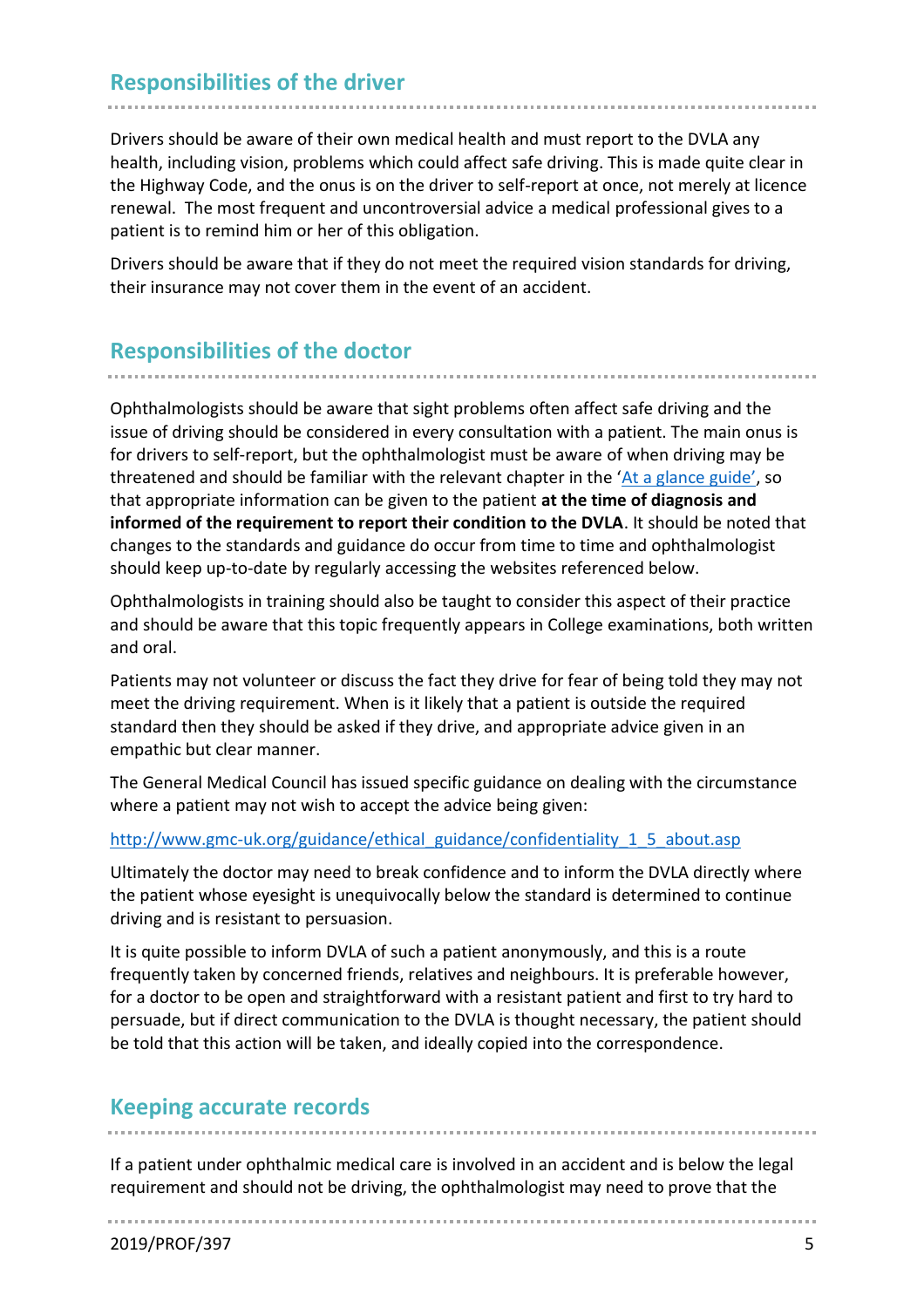patient has been given a warning. It is therefore very important that the ophthalmologist makes careful written records of what was said to the patient and the patient's response. The General Practitioner should also be kept fully informed.

# **Where do I obtain up-to-date information on vision and driving?**

The first place to look is the 'At a glance guide' which is a document primarily intended for medical readership, but which is in the public domain on the DVLA's very extensive website. <http://www.dft.gov.uk/dvla/medical/ataglance.aspx>

It is frequently updated and defines the DVLA's application of the law and supplementary guidance and is therefore definitive. For this reason, we have made no attempt is made to duplicate the 'At [a glance'](http://www.dft.gov.uk/dvla/medical/aag.aspx) guidance here.

In recent years European legislation has required changes in UK law, in an attempt to harmonise driving standards across Europe and these will continue in the years to come and the ['At a glance guide'](http://www.dft.gov.uk/dvla/medical/aag.aspx) is updated contemporaneously.

Such changes which affect significantly the vision standards may be highlighted by a supplementary statement on the College website under 'Information from the Vision Standards Sub-Committee':

[http://www.rcophth.ac.uk/page.asp?section=172&sectionTitle=Information+from+the+Visu](http://www.rcophth.ac.uk/page.asp?section=172§ionTitle=Information+from+the+Visual+Standards+Sub-Committee) [al+Standards+Sub-Committee](http://www.rcophth.ac.uk/page.asp?section=172§ionTitle=Information+from+the+Visual+Standards+Sub-Committee)

There is also important information in the Highway Code:

<https://www.gov.uk/highway-code>

Medical Advisors at DVLA are available and happy to discuss on the telephone, and in confidence, specific queries:

0300 790 6806 (car or motorcycle),

0300 790 6807 (bus, coach or lorry)

This advice service is also available by email via the DVLA website.

## **Changes to Driving Standards 2012/13**

There have been recent changes to the acuity requirements for Group 1 and 2 drivers, and a change in the visual field requirement for group 2 drivers. Please see the ['At a glance guide'](http://www.dft.gov.uk/dvla/medical/aag.aspx) for definitive description.

## **Changes related to nystagmus 2019**

The Secretary of State for Transport's Honorary Medical Advisory Panel on Driving and Visual Disorders has advised that it is the visual problems associated with nystagmus that are relevant when assessing fitness to drive, not nystagmus itself. Therefore, it has been decided that the DVLA need not be notified of nystagmus if the visual acuity and visual field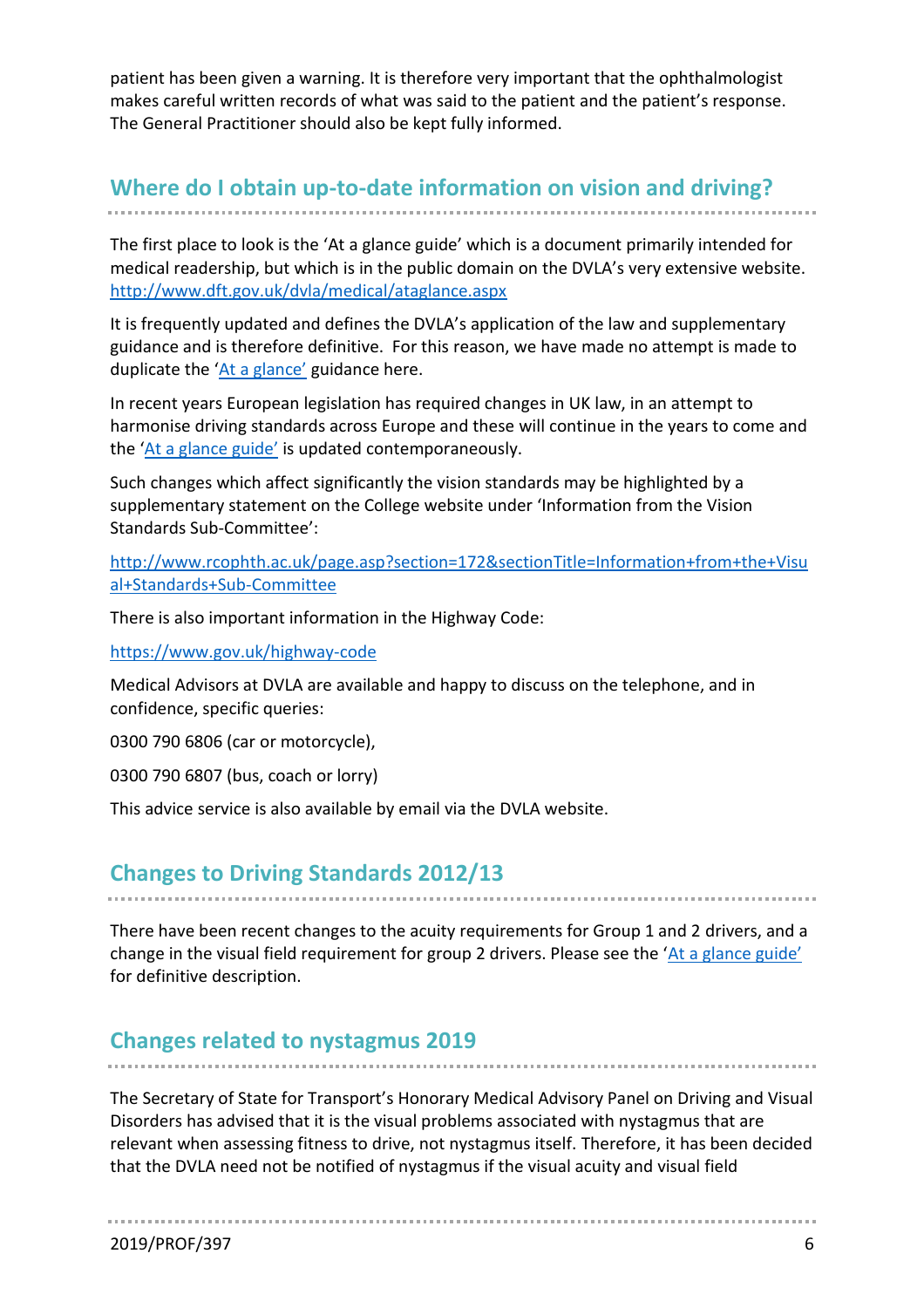standards for driving are met and providing any associated medical condition is declared. The DVLA guidance is updated regularly and the vision standards for driving can be found at

[www.gov.uk/guidance/visual-disorders-assessing-fitness-to-drive](http://www.gov.uk/guidance/visual-disorders-assessing-fitness-to-drive)

# **Exceptionality rules and visual acuity**

The European regulations (European Commission directive 2009/112/EC of 25 August 2009 amending Council Directive 91/439/EEC on driving licences) potentially allowed for licenses to be issued in 'exceptional' circumstances for Group 1 drivers who could not meet the visual acuity standard, provided there was no other impairment of visual function. This was considered by the Vision Panel and felt to be reasonable, but the advice has so far not been accepted by the DfT, so currently there is no exceptionality based on visual acuity.

## **Exceptionality rules and visual fields**

Since 2002 Group 1 drivers who have previously held full driving entitlement, removed because of a field defect which does not satisfy the standard, may be eligible to reapply to be considered as exceptional cases on an individual basis, subject to strict criteria.

The defect must have been

- present for at least 12 months
- caused by an isolated event or a non-progressive condition and
- there must be no other condition or pathology present which is regarded as progressive and likely to be affecting the visual fields.

To meet the requirements of European law, DVLA will, in addition, require:

• clinical confirmation of full functional adaptation.

If reapplication is then accepted, a satisfactory practical driving assessment, carried out at an approved assessment centre, must subsequently be completed.

#### [http://www.mobility-centres.org.uk](http://www.mobility-centres.org.uk/)

Ophthalmologists often express some concern when asked by DVLA to provide confirmation of functional adaptation to a field defect. It is likely that more specific guidance will be issued by the DVLA in due course, but the purpose of the report is to obtain some information which will assist the assessment of whether it is safe to proceed to a practical driving test. Usually it will be impossible for an ophthalmologist to be sure whether full functional adaptation has taken place, but comments about whether a patient is working, playing sport, safely using a bicycle or other means of transport, and performance of other visual tasks may be very helpful.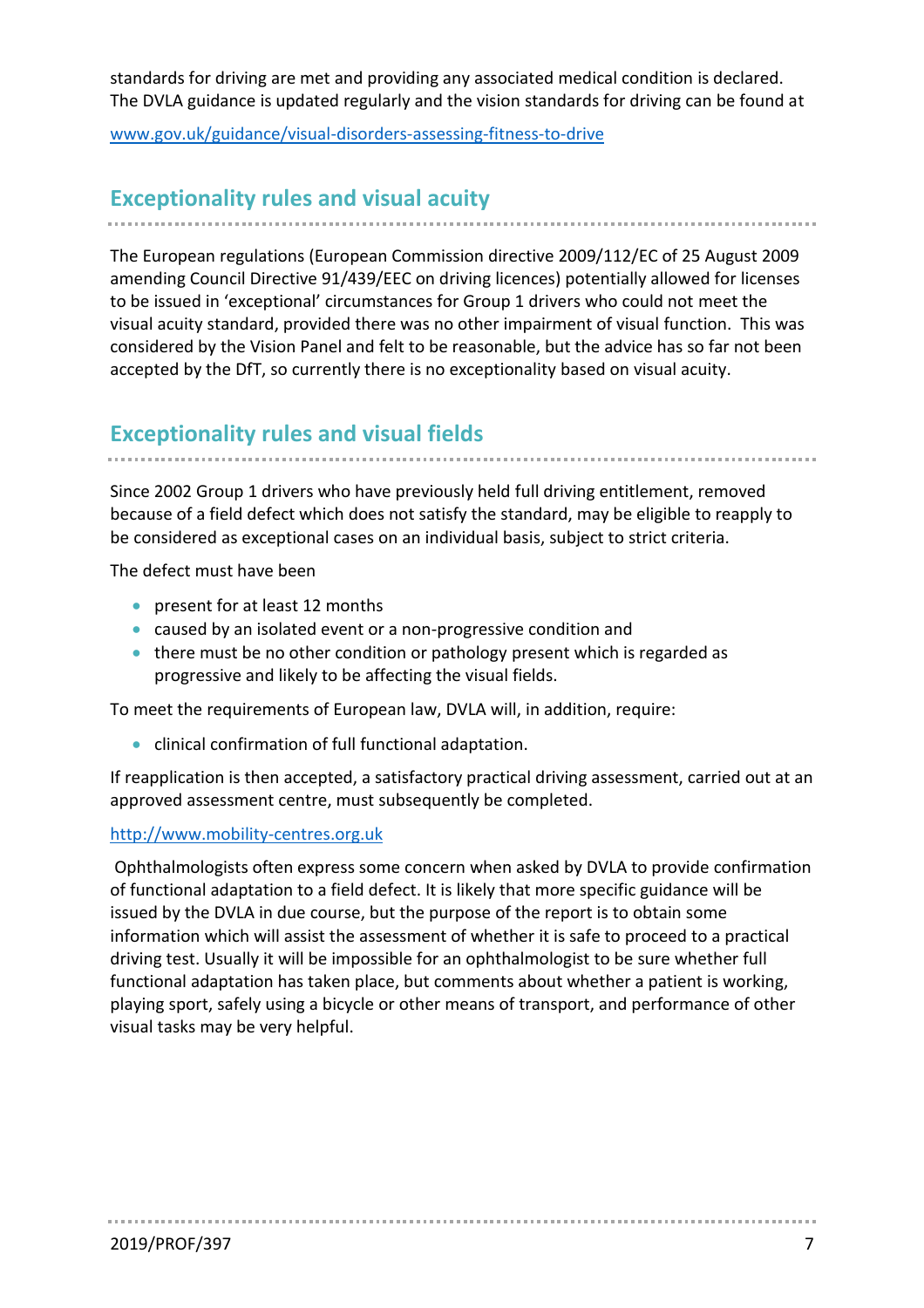# **Applications for a provisional driving license in those with a static visual field defect**

Since the changes in 2002 one could not apply for a provisional licence under the exceptionality criteria for a Group 1 licence if such a visual field defect was present. However in 2011 a new process was introduced, where those who had never held a driving licence and had a static visual defect could potentially apply for a provisional driving licence. The details can be found at

#### [http://www.dft.gov.uk/dvla/medical/New\\_process\\_for\\_applications.aspx](http://www.dft.gov.uk/dvla/medical/New_process_for_applications.aspx)

This may apply to those adolescents under the care of paediatric neuro-oncologists and neurosurgeons where there is potential for a static visual field defect. These young people may have been seen by an ophthalmologist several years before and, following successful treatment of their condition, not required further ophthalmic follow up. Driving may not have been mentioned or the discussion long forgotten. It therefore causes significant upset for adolescents and their parents that when they reach their mid-teens to lean that they may not meet the required visual standard. It is important that there is good communication with the Paediatric Neurosurgeons and Neuro-oncologists and that they give appropriate advice at the appropriate time and advise a visit, where appropriate, to the local optometrist in the first instance.

## **Bioptics**

Bioptics are not currently acceptable for driving in the UK. <http://www.dft.gov.uk/dvla/medical/bioptics.aspx>

## **Certificate of Vision Impairment**

Any driver who is registered as either sight impaired or severely sight impaired should be advised by the clinician of his/her requirement to notify DVLA immediately. This will normally result in loss of their licence. Most patients will already have stopped driving but this cannot be assumed as there will be some who continue to drive. Close inspection of the guidelines will reveal that the CVI for sight impairment and satisfactory vision standards for driving are not mutually exclusive, a situation which arises from the inevitable adjustments of the driving standards from time to time and the flexibility of the CVI definitions.

## **Driving following eye clinic appointments**

Driving with an eye pad on one eye following surgery or, for example, foreign body removal is a significant change in vision and is not allowed because there is no time for adaptation to the temporary monocular status.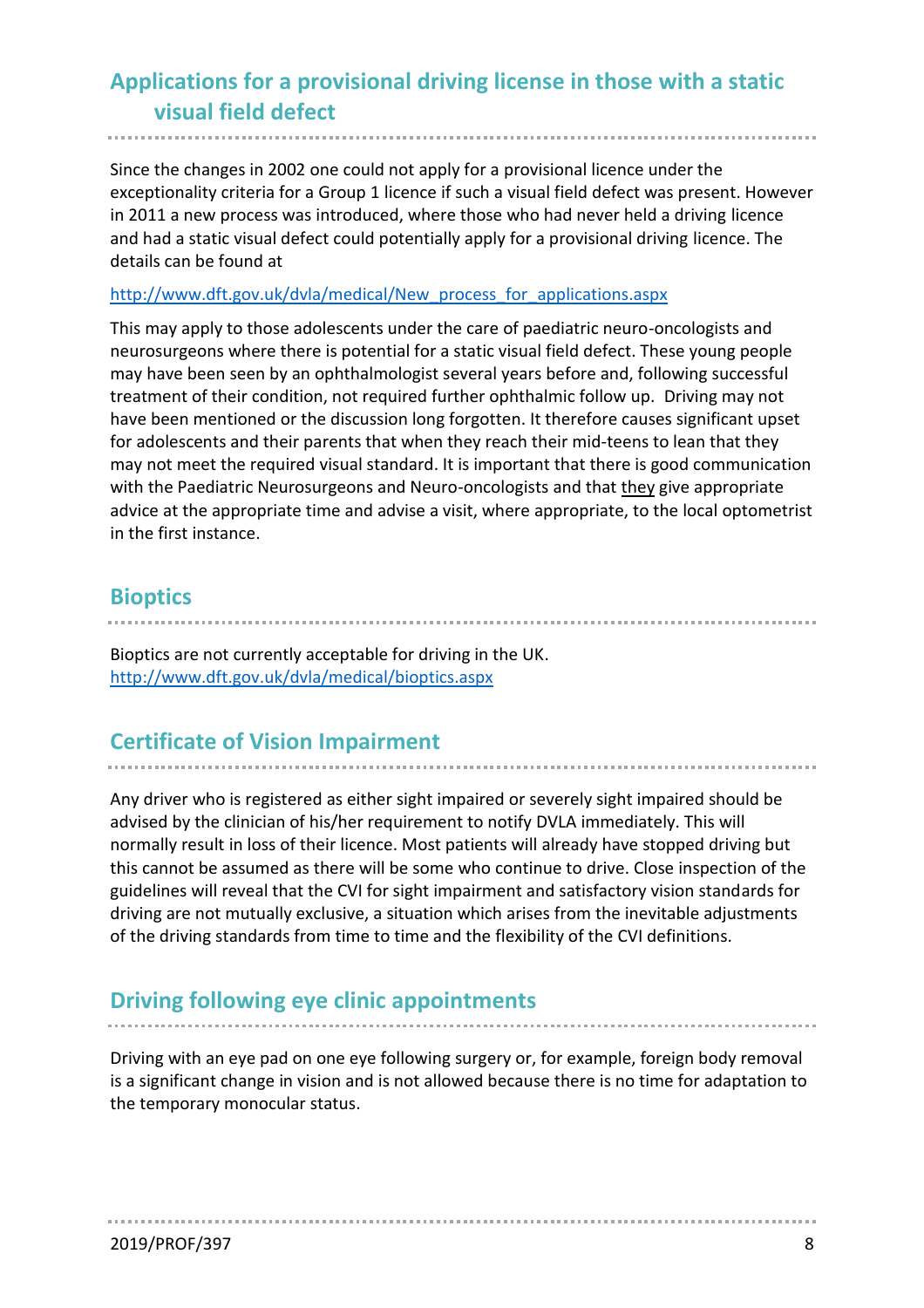Driving after pupil dilating drops is a more difficult conundrum. Most patients would still most likely achieve the legal acuity standard to drive though the quality of vision may be impaired with more glare and dazzle. Some patients however would not meet the standard.

Therefore, it has become normal and accepted practice in many eye units to advise patients not to drive following dilated pupil examinations, and this seems sensible.

#### **Mobility vehicles**

#### <https://www.gov.uk/mobility-scooters-and-powered-wheelchairs-rules>

According to the Department for Transport, there is no legal eyesight requirement to drive mobility scooters or powered wheelchairs, but users should be able to read a car's registration number from 12.3 mtres (40 feet).

The guidance goes on to emphasize that if there is an accident and poor eyesight was part of the cause, the driver may have to pay compensation.

#### **Occupational vision standards are considered elsewhere.**

[http://www.rcophth.ac.uk/page.asp?section=293&sectionTitle=Ophthalmic+Services+Guida](http://www.rcophth.ac.uk/page.asp?section=293§ionTitle=Ophthalmic+Services+Guidance) [nce](http://www.rcophth.ac.uk/page.asp?section=293§ionTitle=Ophthalmic+Services+Guidance)

It is worth noting that although some vision requirements such as colour vision in train drivers seem eminently sensible, other occupational vision standards are rather arbitrary and not evidence based. Ultimately it is up to individual employers to set and defend such standards.

# **Conclusion**

Driving is an important function in modern society, but safe driving depends on achieving certain minimum visual and medical standards, which are fine-tuned regularly. In dealing with patients' vision on a day to day basis, ophthalmologists have an important role to play in helping patients to achieve this standard but to remind patients of their responsibilities when they do not, including to give up driving." Ophthalmologists in all stages of their career and in all subspecialties should keep up-to-date with current standards so that they may provide accurate information in an empathic way. Normally patients themselves will inform the DVLA of any significant change in their vision, although occasionally it may be necessary for an ophthalmologist to alert the DVLA, regardless of consent, when a patient with dangerously poor vision continues to drive against advice.

## **Authors**

Updated 2019 by Mr Ian Pearce FRCOphth, Consultant Ophthalmologist and RCOphth Vision Standards Representative and Ms Melanie Hingorani FRCOphth, Consultant Ophthalmologist and Chair of the RCOphth Professional Standards Committee